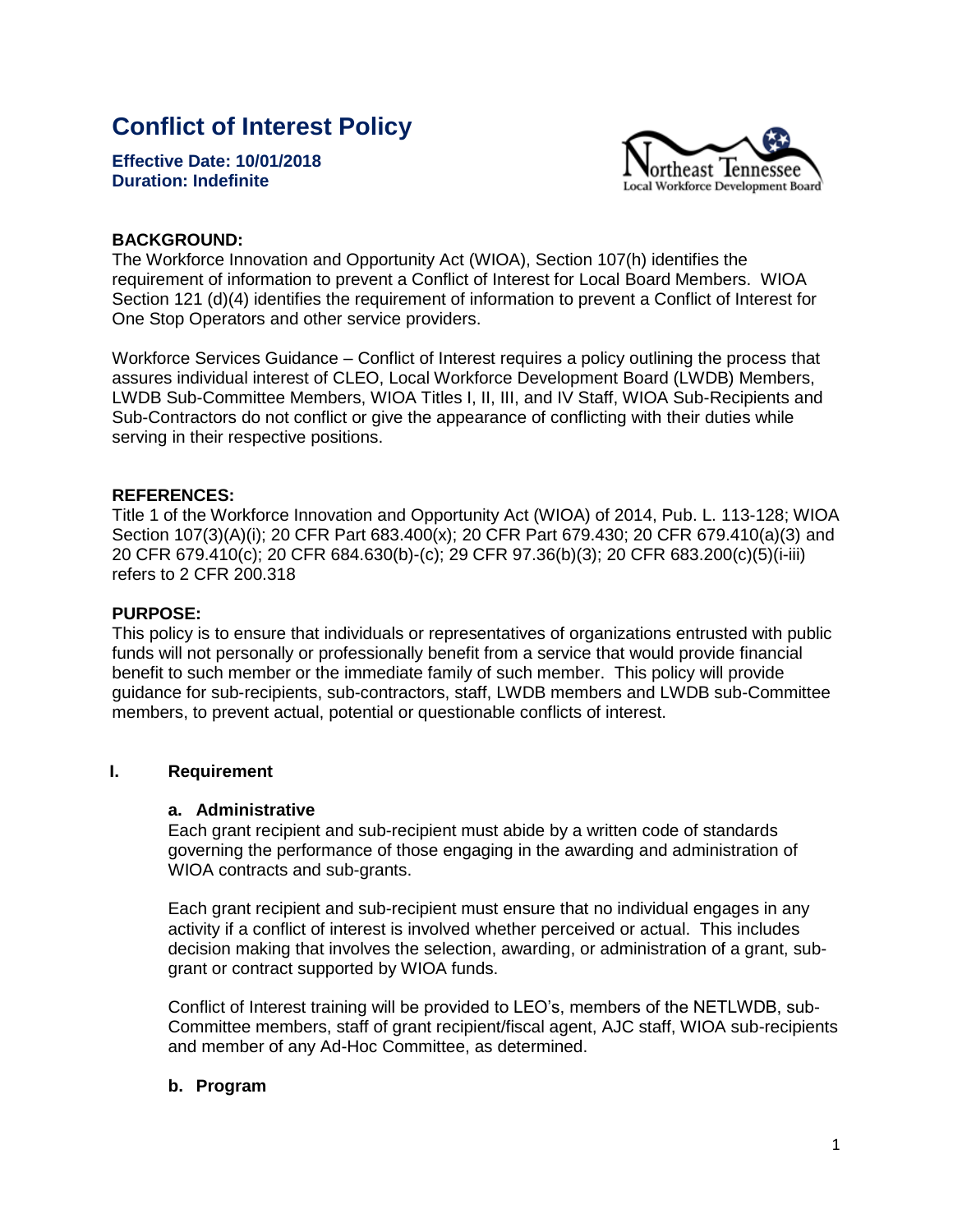The WIOA program is not an entitlement program. Program benefits should be accessible to any individual, in the local area, who is eligible and suitable for available services subject to the NETLWDB policies and procedures. However, when applicants have a close relationship with WIOA staff members and other specific stakeholders of the Workforce Development System, access to program services should not be based on such relationships or political influence.

#### **II. Northeast Tennessee Local Workforce Development Board**

Members of the NETLWDB and members of the NETLWDB sub-Committees (standard and ad-hoc) will meet the following requirements:

## **a. Voting**

Members may not vote or participate in any decision making about providing services by such member (or by any organization that member directly represents) or on any matter that would provide any direct financial benefit to the member, the member's immediate family or the member's organization.

## **b. Disclosure**

- 1. Prior to NETLWDB and NETLWDB Committee membership, members are to provide the NETLWDB Chairperson a written declaration of all substantial business interest or relationships such Board or Committee member, or their immediate families, have with all businesses or organizations that have received or are likely to receive contracts or funding from the NETLWDB.
- 2. Before any public discussions regarding the release of a Request for Proposal, or any special program funding or the provision of services, NETLWDB members or NETLWDB Committee members must disclose any real, implied, apparent or potential conflicts of interest before engaging in the discussion. The minutes of the meeting should reflect the disclosure.
- 3. NETLWDB members and NETLWDB Committee members making awards, cannot solicit or accept gratuities, favors, or anything of monetary value from awardees, potential awardees, or other parties to agreements.

# **c. Duties**

- 1. Recuse themselves from their official Board duties if they are involved in a conflict of interest.
- 2. Advise the Board of any potential conflicts of interest.
- 3. Ask the Board for an opinion if there are any doubts whether or not specific situations involve a conflict of interest.
- 4. Appoint an individual to review the disclosure information in a timely manner and to advise the NETLWDB Chair and appropriate members of potential conflicts.
- 5. Ensure that NETLWDB sub-recipients make this information available to appropriate staff members to make certain that these staff members are familiar with it and its requirements in order to prepare state or local plans and the conflict of interest policy.
- 6. Ensure that the NETLWDB members and NETLWDB Committee members or its administrative staff members do not directly control the daily activities of its workforce service providers, its workforce system partners or its contractors.

# **III. Providing WIOA Services to Participants**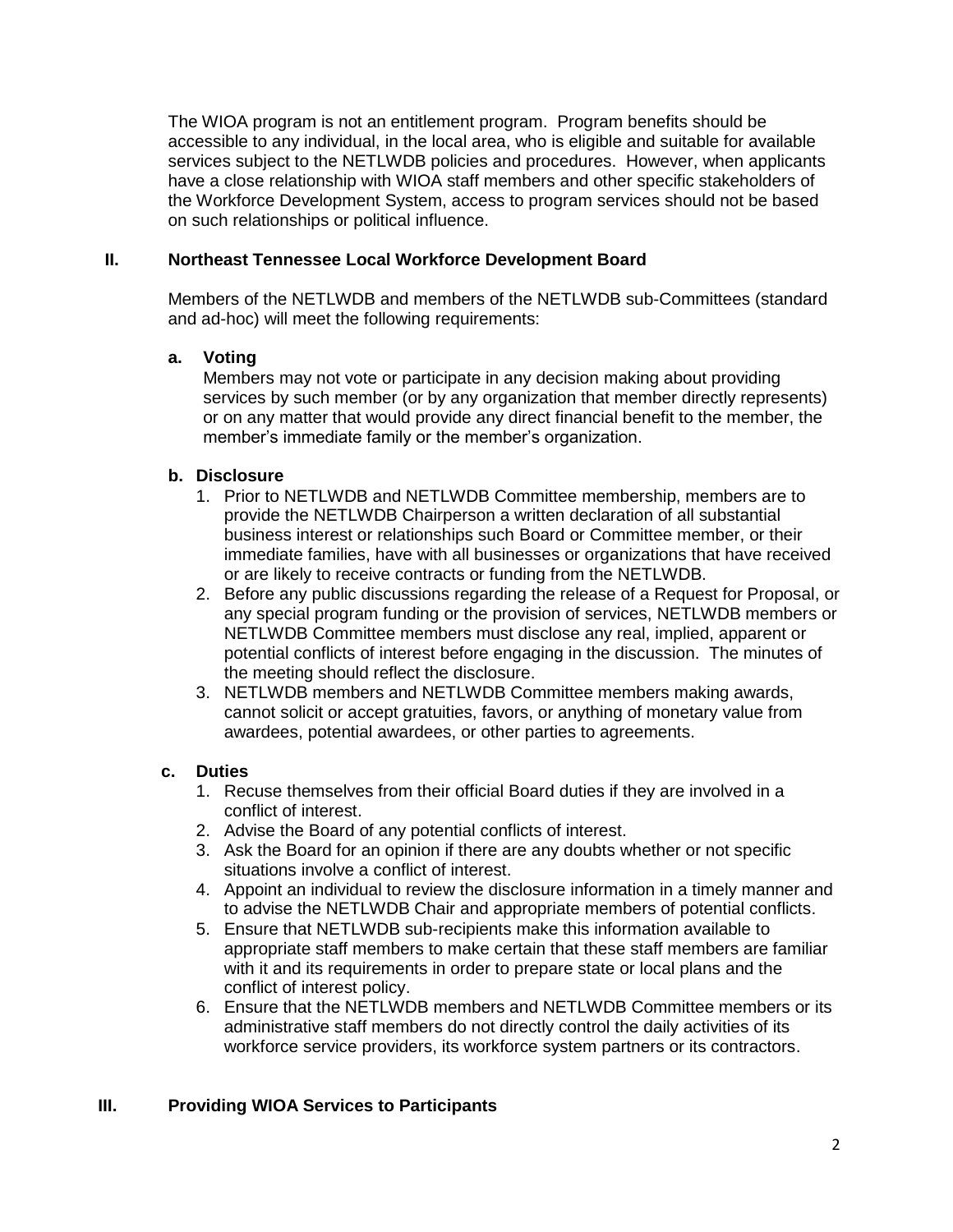a. Program Integrity

Any WIOA form related to applicant eligibility and grants or confers a benefit (training, gas card, tools, etc.) to an applicant includes a uniformed disclosure statement that the staff member making the determination and signing the form is not related to the applicant or a close personal acquaintance of the applicant.

Documentation of such disclosures, including the name of the person providing intake and eligibility determination and including the nature of the relationship, must be maintained in the participant's file. When such a relationship exists, it must be disclosed at the time of application to the program.

No workforce staff or member will have a personal or business relationship with, or a positive bias for, or a special interest in, that particular applicant. Such workforce staff and members include:

- Chief Local Elected Officials
- Local NETLWDB Members
- Local NETLWDB Sub-Committee Members (standing and Ad-Hoc)
- WIOA Executive Staff and Supervisors
- WIOA Employees
- Job Center Partner Staff
- WIOA Sub-Recipients and/or Contractors
- NETLWDB Staff

#### **IV. Documentation and Tracking**

The NETLWDB, it's sub-recipients and contractors must provide a list of workforce entities who have disclosed any of these close relationship to WIOA staff, to management, or to other specific stakeholders of the workforce development system. This list shall be provided to the Program Accountability Review Team (PAR) program monitors at the onset of all monitoring visits.

## **V. Monitoring for Compliance**

The NETLWDB will provide training concerning internal conflicts of interest and must document proof of training and make that documentation available for review and audit purposes. This training will involve any of the entities mentioned who will directly be involved with making assessments and determining the eligibility of participants. The NETLWDB will ensure that all new staff, Board members, subrecipients and providers are informed about this policy.

**CONTACT:** Questions concerning the above may be addressed to Kathy Pierce, Executive Director of the NETLWDB at [kpierce@ab-t.org.](mailto:kpierce@ab-t.org)

This policy will remain in effect until amended, modified, or set aside by the Northeast Tennessee Local Workforce Development Board.